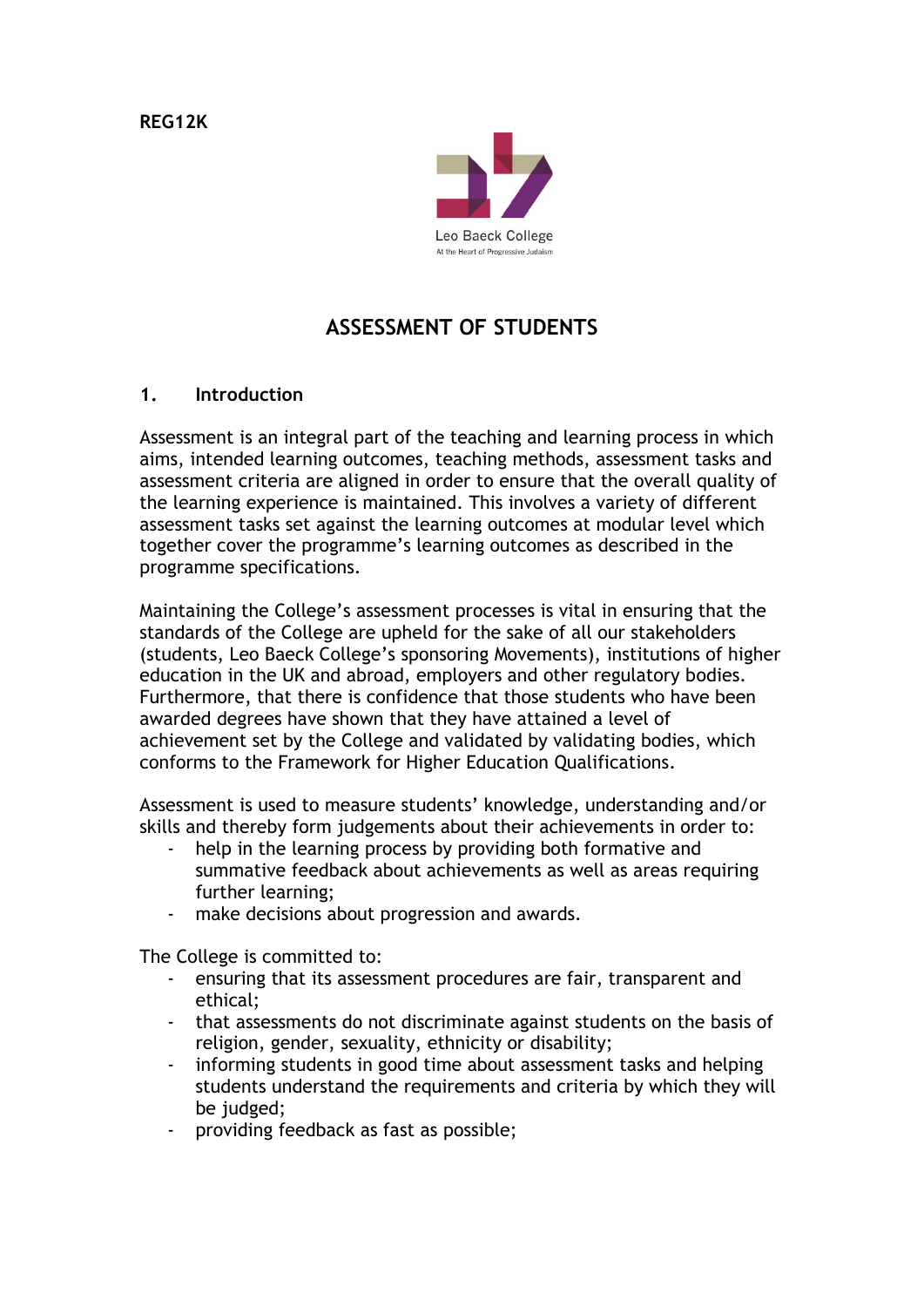- using a wide range of assessments to provide as many opportunities as possible for students to demonstrate their knowledge, understanding, skills and abilities;
- ensuring that the external examiner scrutinises the College's assessment practices, assessments, examination results, and standards with other institutions of higher education;
- providing an appeals procedure;
- periodically reviewing and quality-assuring its assessment procedures and policies through the Course Teams and the Academic Board.

# **2. The Type, Quantity and Scheduling of Assessments**

2.1. It is the responsibility for each tutor to ensure that s/he has the right balance between formative and summative assessments, and that s/he has provided students with opportunities to learn, reflect and practice skills before being required to demonstrate their knowledge and skills in assessments. Furthermore, tutors must ensure that the assessment tasks set measure the extent to which students' learning and attainments meet the intended learning outcomes outlined in their module descriptions as well as any generic skills.

2.2. It is the responsibility of the Course Teams to ensure that the overall number, type and balance of assessments is appropriate throughout the programme of studies; that the assessments and help measure students' learning and attainments measured against the learning outcomes at programme level; that assessments set by tutors at module level are appropriate and that the standard of the programme is maintained over time. The Course Teams are also responsible for analysing trends, collating information and monitoring standards.

2.3. Curriculum review is the responsibility of the Academic Board and requires the setting up of an ad hoc body with external members. This takes place in preparation for the validation and revalidation events as well as in the event that a programme is modified or developed in a substantial way. The overall purpose is to ensure that the College's practices in assessment reflect subject and educational needs and that it is developed to suit the evolution of the degrees and the changes in external circumstances such as changes in elements of the academic infrastructure, the QAA Quality Code and benchmark statements. It must also take into consideration the guidance and requirements of the collaborative partner in preparation for validation.

2.4. Deadlines for submission of assessed work and the dates of examinations are set by the Head of Academic Services. It is her/his responsibility to ensure that the dates set avoid any clashes in examinations, that no student has to sit more than two exams in any one day and that the College has sufficient time to enable marking by the internal examiners, including the scrutiny of marks by the external examiner before the meeting of the Examinations Board.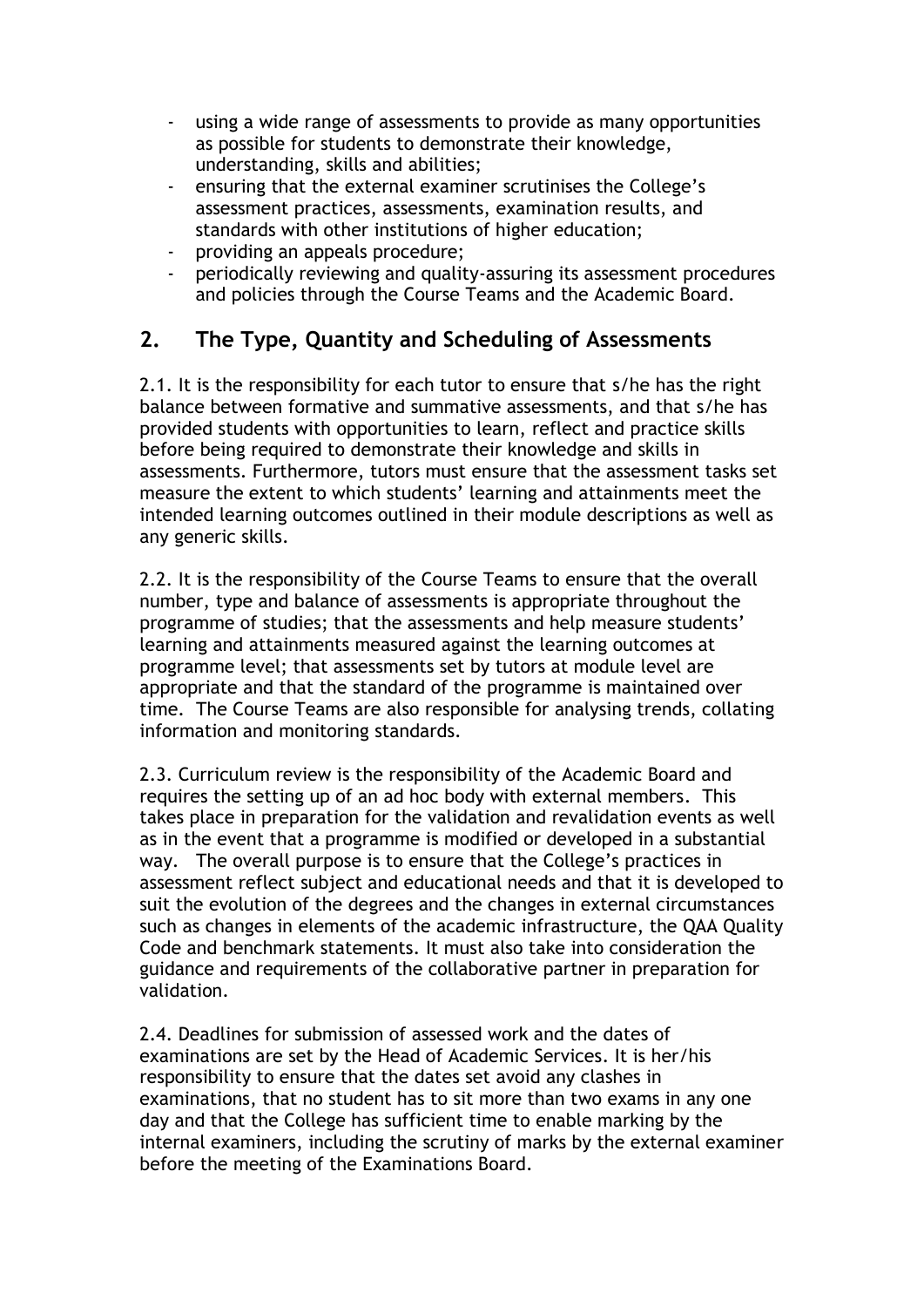2.5. It is the responsibility of the Academic Co-ordinator to inform students and staff of the time table for assessments and examinations agreed upon. The dates are also in the course handbooks.

### **3. Assessment, Progression, Classifications and Marking Schemes**

### 3.1**. Assessment**

3.1.1. Completion of a module or unit is demonstrated by the student when s/he has achieved the learning outcomes specified for the module or unit. A single or multiple method of assessment is set for each module/unit and it is the responsibility of the student to complete all requirements set out for that module/unit of study.

3.1.2. Assessments at the College may be non-numerical and numerical. The numerical assessment ranges from 0-100. The pass mark for HE Level 4,5,6, is 40% and for Level 7 is 50%. In modules or units in which a non-numeric assessment is given, the grade is marked as a pass or fail.

#### **3.2. Progression**

The Programme Specifications set out the number of credits students must achieve on each and every award.

Progression of students is normally reviewed by the Examinations Board at the end of each year and will result in a decision about the student's academic standing. In order to progress the student must have passed the required modules or be allowed to proceed with a credit deficit. This credit deficit can be made up by a reassessment or a deferred assessment.

### **3.3. Qualifications and Classifications**

LBC will follow Middlesex University's regulations on the awarding of classifications - See Section E4 Assessment and Progression regulations for taught programmes.

#### 3.4. **Marking Schemes**:

The Course Teams are responsible for developing, and reviewing the marking schemes used across programmes. Any changes to the marking schemes need to be reviewed by the External Examiner(s) and agreed with the collaborative partner.

#### **3.5. Administrative Codes**

LBC will follow Middlesex University's administrative codes as detailed in item E5 and items E7.7. of the Assessment and progression regulations for taught programmes.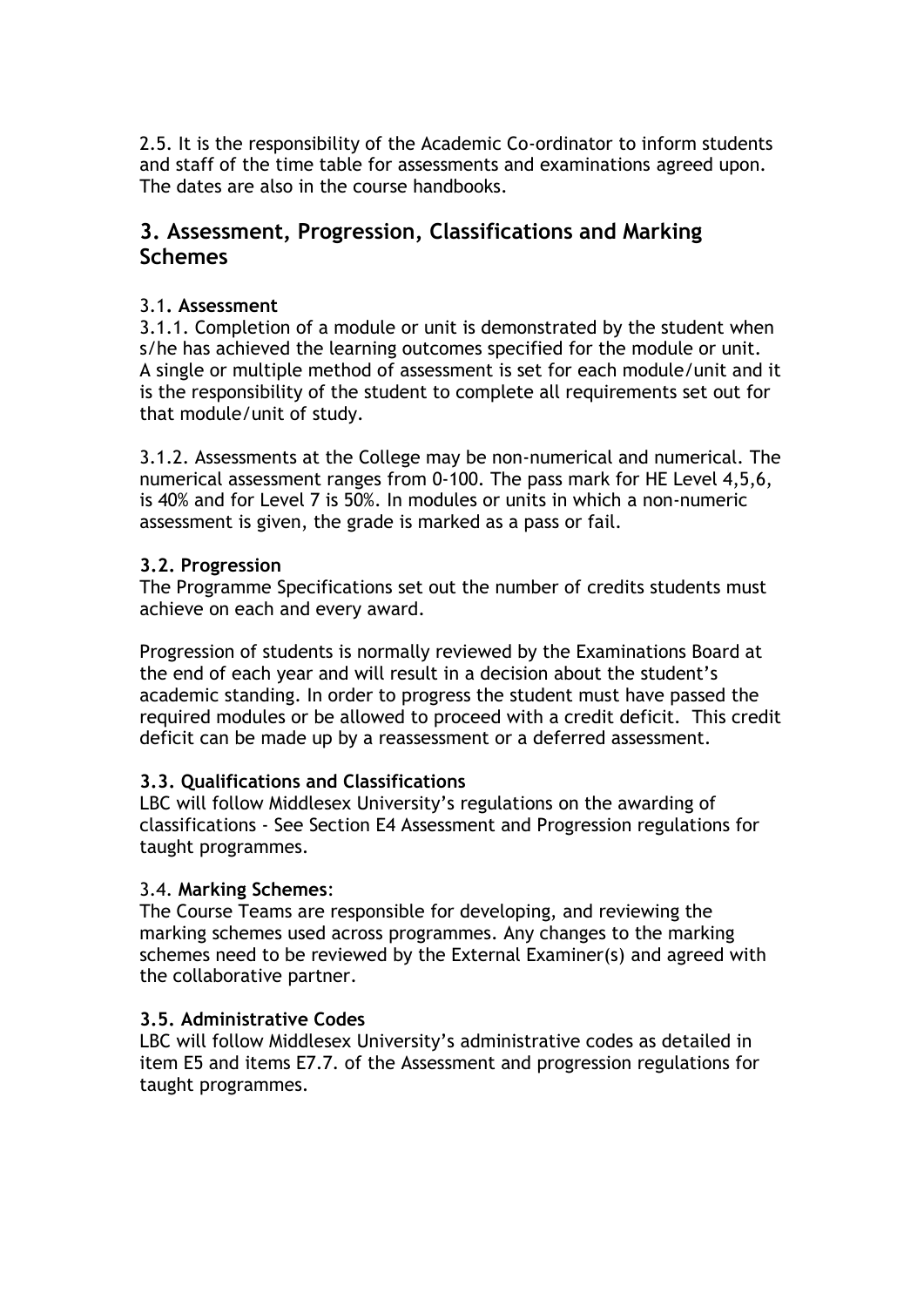### **4. Roles and Responsibilities in the Assessment and Progression of Students**

4.1. For the responsibilities of the **first and second examiners** in assessing the work of students see Item 7 below.

4.2. The Course Team Leader and the Head of Academic Services are responsible for checking that all students have fulfilled the requirements for progression as detailed in the College's Handbooks, Codes of Practice and Regulations.

#### 4.3. **Examinations Board:**

4.3.1. The authority of the Examinations Board is derived from the Academic Board. The Examinations Board receives and approves module grades, the progression of students and the confirmation of classification of awards.

4.3.2. Module grades and progression recommendations are subject to confirmation by the External Examiner at the Examinations Board. Decisions of the Examinations Board are final subject to formal ratification by the Collaborative Partner.

4.3.3. All efforts will be made to reach a decision by consensus taking into account the view of the relevant External Examiner. In the event that there is disagreement a vote will be taken and the matter at hand will be determined by a simple majority. Each member will have one vote. In case of equality the chair will have the casting vote.

4.3.4. Minutes of all meetings of the Board including any decisions taken are written down, circulated, approved and kept by the College.

4.3.5. Declarations of Personal Interest: Members who have a personal interest, involvement or relationship with a student being assessed must declare this at the outset and may be asked to abstain from a discussion or a decision taken at an Examinations Board.

4.3.6. For more details on membership, procedures, powers and accountability of the above mentioned bodies, see the relevant Terms of Reference. As an expert on the College's policies and regulations, the Head of Academic Services is a member of the Academic Board and the Examinations Board.

## **5. Accreditation of Prior Learning**

5.1. Accreditation of prior learning is limited to one third of the total number of credits of the award the student is registered on.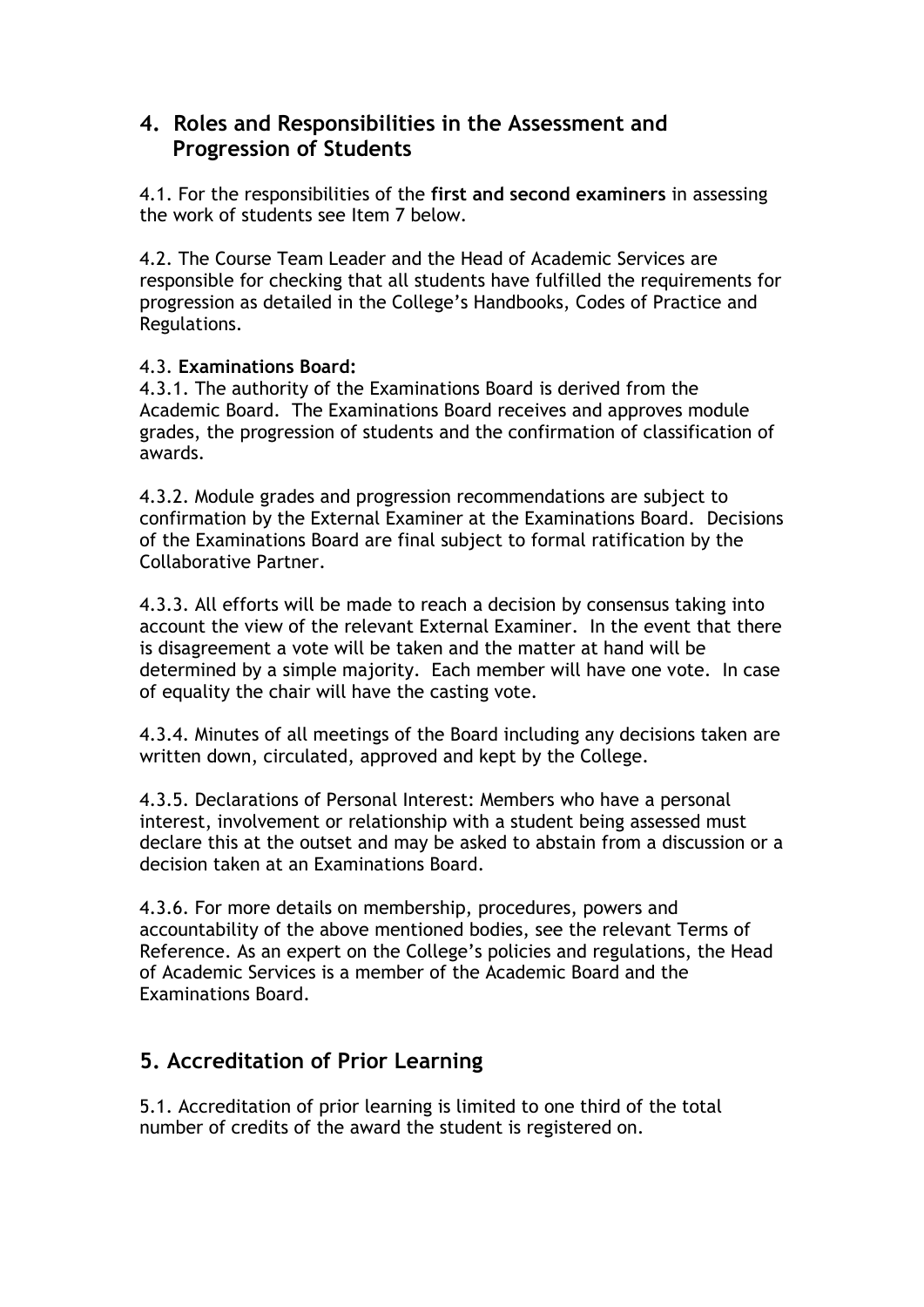5.2. Students who did not request APL during the admissions process may apply at the beginning of the academic year by approaching the Head of Academic Services. Students must continue to attend classes while waiting to hear the outcome of their request.

5.3 All requests for accreditation will be considered by the Collaborative Programme Accreditation Board. The Board will consider and were appropriate award credit in respect of claims for accreditation put forward by the student.

5.4. All applications for the accreditation of prior certificated learning must be made in writing.

5.5. In order to assess prior certificated learning against the learning outcomes of the award they wish to study, students will be asked to provide the certificate, the transcript with the grade achieved and a copy of the curriculum/ syllabus/specification of the prior programme. In some cases the student may be asked to provide additional information.

5.6 Students wishing to have experiential learning certified will have to prepare a portfolio of evidence. The contents of the portfolio will depend on the learning they can demonstrate. This will be derived from the context and type of experience and/ or work they have been engaged in. The student will have to show how the learning derived from the experience and/or work is related to and equivalent to the specific learning outcomes of the modules they wish to claim credit for.

5.7 The decisions of the Collaborative Programme Accreditation Board are reported to the Examination Board and are subject to scrutiny by external examiners appointed to the programme.

## **6. The Setting and Conduct of Assessments**

### 6.1. **General:**

6.1.1. It is the responsibility of **each tutor** to set appropriate assessments for the modules s/he teaches (see 2.1. above). **Tutors** must include in their module information about the type of assessment(s) they intend to use, its (their) relative weight<sup>1</sup> and whether each component must be passed in order to pass the assessment. Furthermore, tutors are asked to include general assessment criteria for the module.

Where possible and appropriate, lecturers are encouraged to include a detailed description of essay titles, presentation requirements, etc. for

<sup>&</sup>lt;u>.</u> <sup>1</sup> When designing the module specifications, lecturers should be aware of the possibility of weighting the various components of the assessment in order to give more/different value to those components deemed essential. Furthermore, they can specify the minimum passing grade required for each component part of the assessment.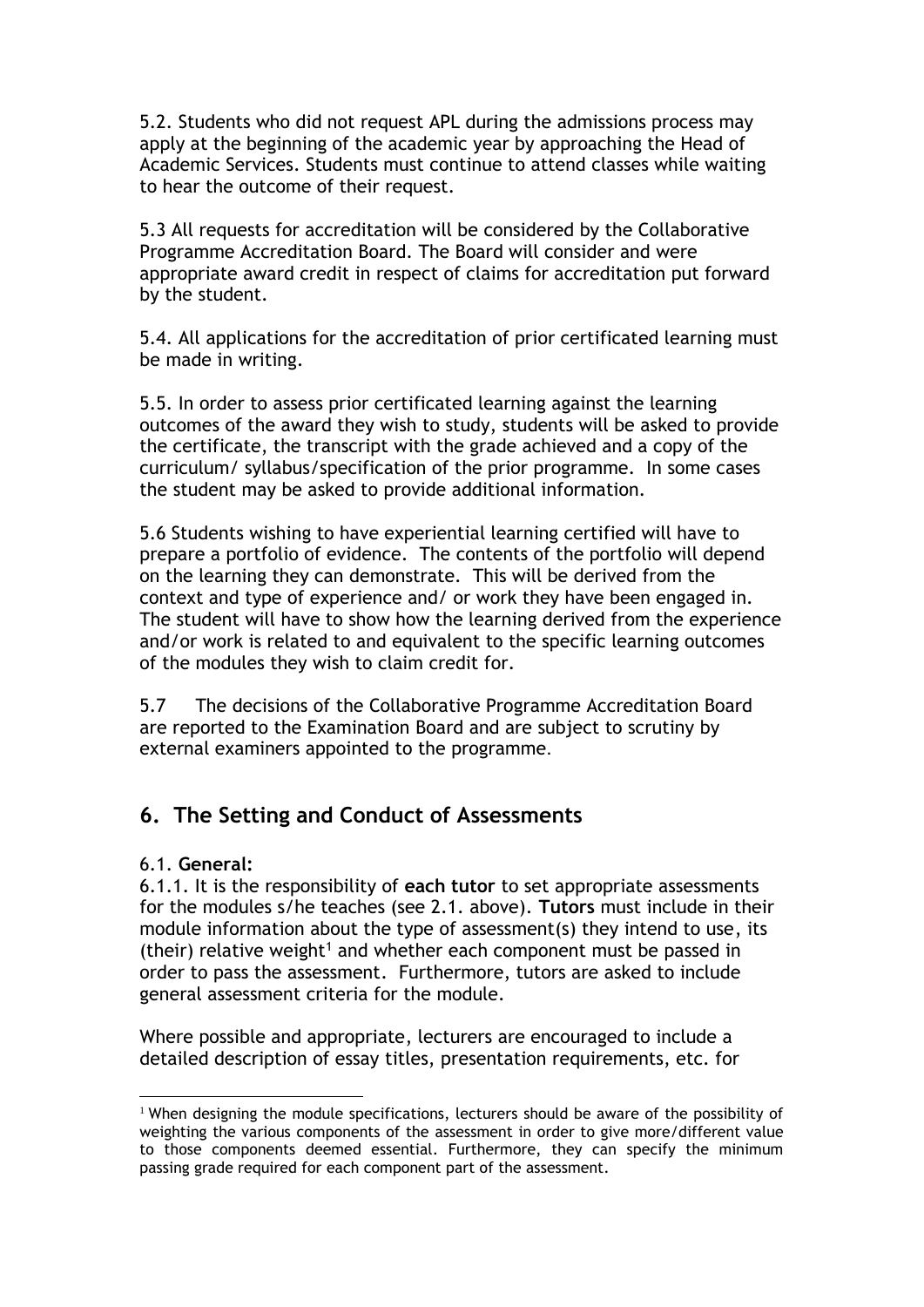inclusion in the Course Handbooks. Such details enable students to plan their workload for each semester.

6.1.2. All draft examination papers require approval by the relevant External Examiner.

6.1.3. The Head of Academic Services will determine the date by which detailed information about assessments must be conveyed to the students.

### 6.2. **Conduct of Examinations:**

6.2.1. The Head of Academic Services or his/her representative is responsible for all the technical arrangements for conducting examinations. This includes preparing the examinations papers, examination booklets, informing staff and students of the date, time and location of the exam, arranging and setting up the examinations room, ensuring that the exam is held under proper examination conditions, preparing a list of students, hiring, guiding and briefing the invigilators, collection of scripts, etc.

6.2.2. The Head of Academic Services or his/her representative has the right to remove a student from an examination if there has been an examination irregularity.

### 6.3. **Conduct of other assessments:**

- 6.3.1. It is the responsibility of the Academic Co-ordinator:
	- to record when written papers are handed in
	- to ensure that the scripts are delivered and collected from the first and second examiners

6.3.2. It is the responsibility of the Head of Academic Services to arrange for the scrutiny of the scripts by the External Examiner.

### 6.4. **Student Conduct under Examination Conditions**

6.4.1. It is the responsibility of the **students**:

- to inform themselves of the dates of examinations and submission of assignments.
- to arrange in good time (at the beginning of the academic year) approval for any form of concessions due to long term illness, disability, language difficulties etc.
- to inform the Examinations Officer if they are unable to sit an exam or hand in an assignment at the earliest possible moment.

6.4.2. Students should behave in a manner appropriate to an examination. Students should observe silence, must not converse with other students, should not smoke, should not take into the exam materials not sanctioned by the examiner (e.g. papers, books) or any personal effects such as handbags, cases, mobile phones.

6.4.3. Laptops and dictionaries are not permitted in the examinations room unless special authorisation has been given.

6.4.4. Students must not be involved in any form of cheating or plagiarism.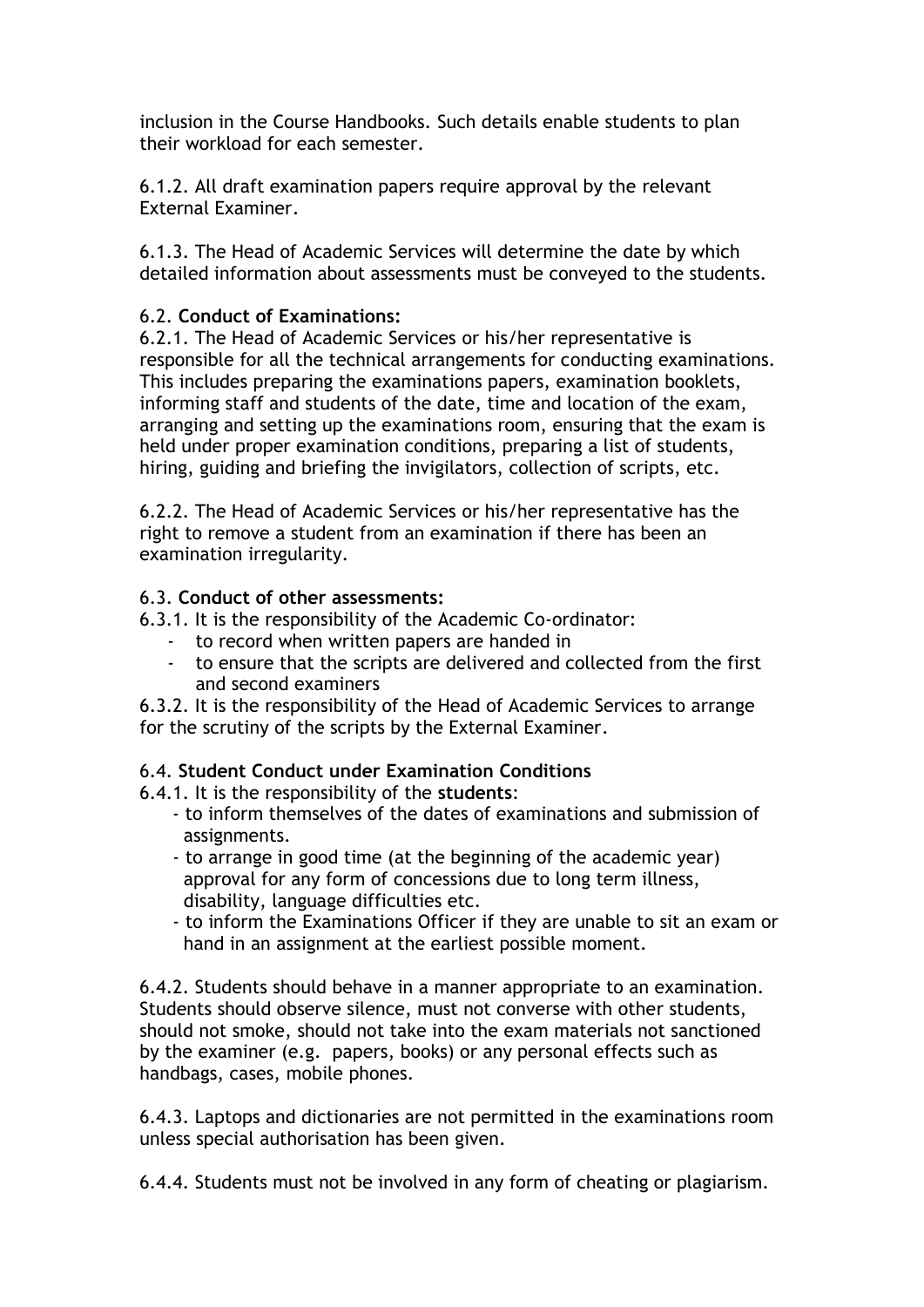6.4.5. Students may not remove their answer sheets from the examination room.

6.4.6. Students may not leave their seats without permission of an invigilator.

6.4.7. Students arriving an hour after the exam has begun will not be allowed to sit the exam. No extra time will be given to students arriving late.

## **7. Assessment Regulations**

1

#### 7.1. **Responsibilities of first and second examiners**

*7.1.1. First examiner:* S/he is the tutor of the module. S/he must determine the learning outcomes, assessment criteria, marking criteria, the assignment(s) and their weighting<sup>2</sup>. It is the responsibility of the first examiner to provide detailed written feedback when marking. This can include annotations in the body of the essay/exam. However, it is the final summation explaining in detail how the mark was assigned written on the marking sheet which is essential. The annotation involves both feedback to the student and evidence of the mark reached. The feedback as well as the marking sheet should include reference to the assignment title, learning outcomes and assessment criteria. This is for the benefit of the student, the second examiner, the external examiner, and anybody else who subsequently reads the scripts and the marking sheets. The marking must be done within seven to ten days at the most. The final mark should have been determined and the results conveyed to the Head of Academic Services or her/his representative within three weeks at the most. Any confidential comments not given to students are to be written on the confidential marking sheet, if necessary.

*7.1.2. Second examiner:* S/he knows the subject but is not always part of the (full time) faculty. S/he must be aware of the learning outcomes and the marking criteria determined by the first examiner and ensure familiarity with the bibliography of the module. The second examiner can provide annotation of the script and must provide a summary on the marking sheet but does not have to reiterate comments already made by the first examiner. The marking must be done within a week from the moment the examiner receives the scripts, and this includes moderation.

7.1.3. When marking, **both examiners** must grade using the appropriate marking scheme. We should avoid using marks ending in 9, e.g. borderline cases. It is important for both examiners to look at the whole cohort to ensure that the same standard is being used to evaluate every student.

 $<sup>2</sup>$  Methods to prevent bias can include: not awarding grades until all the scripts are read</sup> and annotated; dividing them into degree classifications; rereading the first scripts after the last ones have been read, etc…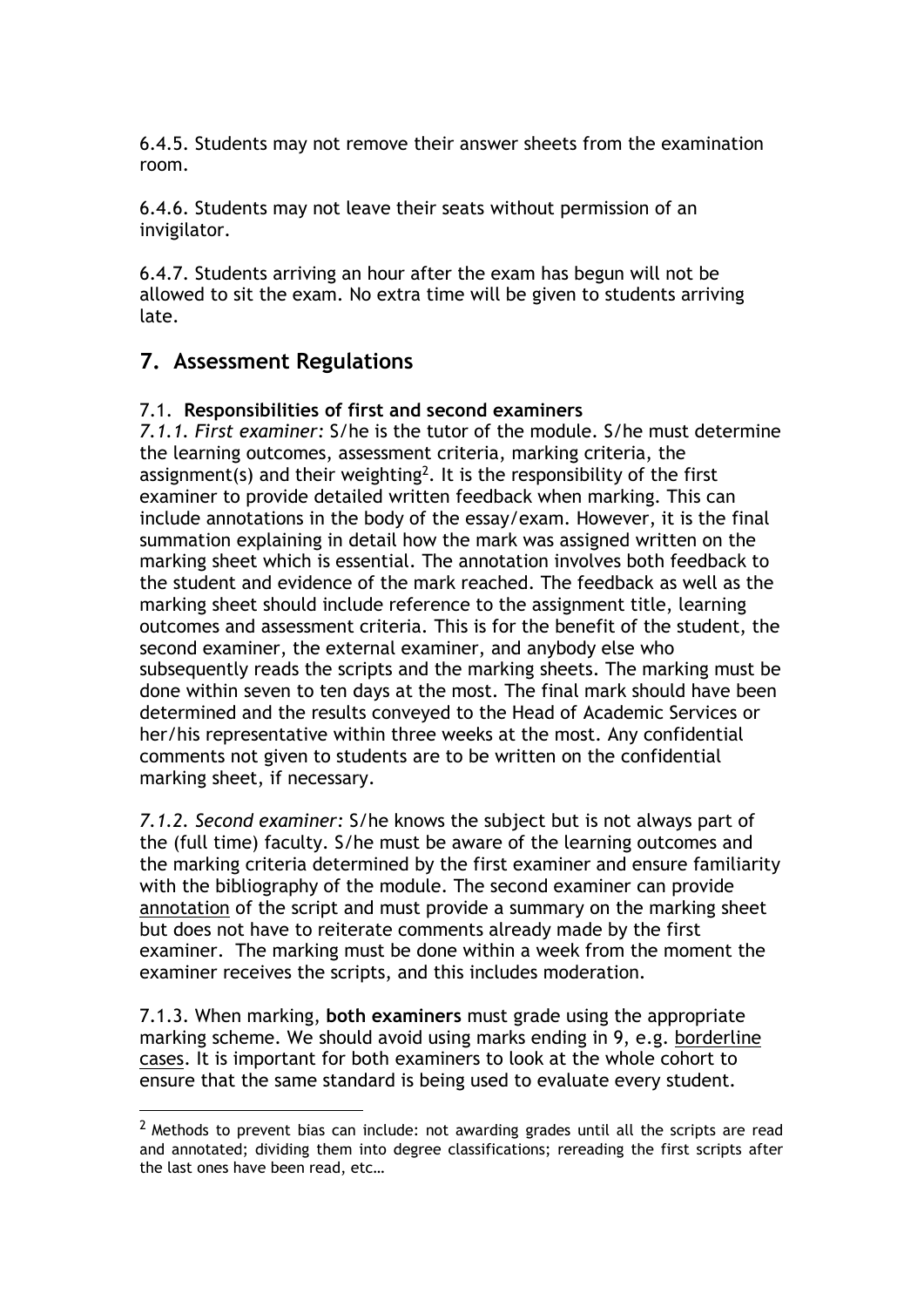7.1.4. It is the **joint responsibility** of both examiners to moderate the final mark. The purpose of moderation is to guarantee that the final mark is fair and equitable, ensuring that standards are set at the right level and maintained both through the cohort as well as in comparison with past years. Once each examiner has reached his/her mark they are to discuss the scripts until they reach an agreement about the final mark. If there is a large discrepancy between the two marks originally set the examiners must explain how they resolved their differences and agreed the final mark on the marking sheet. They must then hand in the results to the Head of Academic Services or his/her representative.

7.1.5. **Oral pieces** of work are hard to second mark, so they are only second marked in those cases were they represent more than 20% of the final mark. In those cases a second examiner must be present, and the presentation must be recorded or filmed. The tutor has to provide the second examiner with assessment criteria against which to judge the presentation and a record of how the grades were awarded is required.

#### **7.2. Anonymous marking**

Students are asked to write their names on their assessments and examinations. Due to the size of the College it is impractical to use anonymous marking.

#### **7.3. Double marking (not blind)**

The College's policy is to double mark all examinations and assessments whose value exceeds 20% of the total mark, both written and oral.

#### **7.4. Internal moderation disagreements**

All efforts should be made by the first and the second examiner to agree on the final mark. In the rare case that there are discrepancies between the marks being awarded and these differences cannot be resolved, the script is presented for moderation to the Examinations Officer. If moderation fails the Examinations Officer or another tutor appointed for that purpose by the Dean will mark the paper. The Examinations Officer cannot moderate his/her own modules. In such an event another tutor will be appointed.

**7.5. External examining** External Examiner(s) check for overall consistency of marking as well as comparing it to the marking of other institutions. For further details about the role of the external examiner in overseeing assessments see the Code of Practice on External Examining.

### **8. Final Mark and Release of Marks**

8.1. Calculating and ascertaining final marks is the responsibility of the Head of Academic Services. In the event that this task is delegated by him/her to another person s/he retains the overall responsibility for the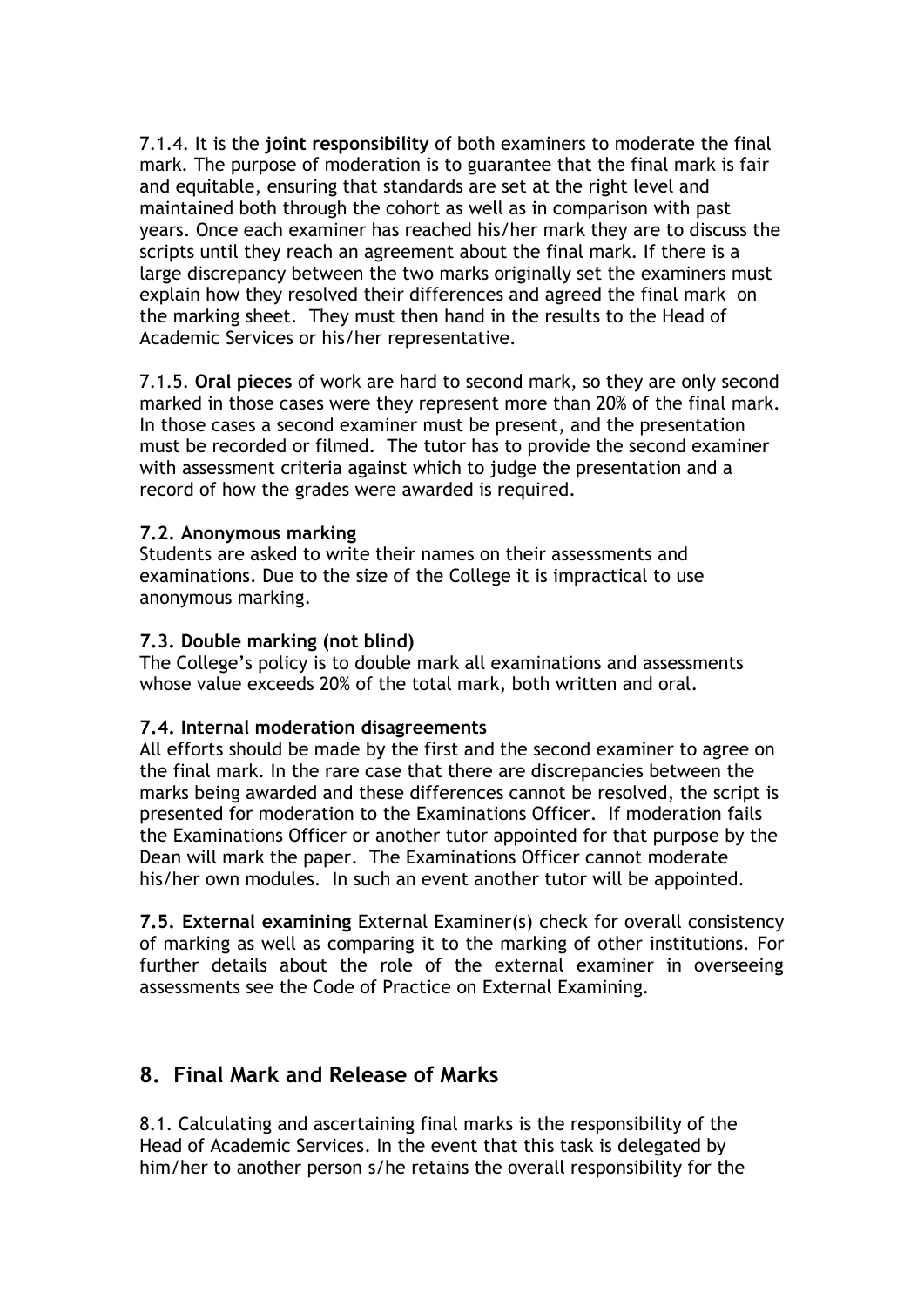process. This responsibility includes the weighting of marks and calculating the final grade for the module, based on the guidelines provided by the module's lecturer and the College's regulations.

8.2. Provisional grades may be released to students following agreement between the first and second examiner, with the proviso that the grades are not deemed final and are subject to the approval of the Examinations Board and the ratification by the Collaborative Partner. The purpose of this measure is to provide students with early feedback on their examinations and assignments. It is the responsibility of the Head of Academic Services to ensure that the results are free of errors and to ensure that they are transmitted to the students at the earliest possible time.

## **9. Release of Final Awards**

9.1. Final awards are released to the students by the Academic Co-ordinator only after they have been signed off by the External Examiner and approved by the Examinations Board and ratified by the Collaborative Partner

9.2. Meetings of the Examinations Board take place at least twice a year. The meeting at the end of the first semester is there to process the module grade results of studies completed in the Autumn semester. This is done for administrative purposes. These results are submitted to the collaborative partner for ratification at the end of year together with all the remaining module grade results from the Spring semester and the year-long modules.

9.3. The schedule of meetings is made known to staff and students at the beginning of the Academic Year.

# **10. Confidentiality**

10.1 All assignments (papers and exams scripts) must be treated as strictly confidential. The final mark must be disclosed to students in a way which protects the confidential nature of the mark.

# **11. Non-Native Speakers of English**

11.1. When marking the assessments of non-native speakers, examiners can ignore minor slips in grammar and spelling mistakes particularly during the student's the first year of the student at the College.

## **12. Assessment Regulations Applying to Students with Disabilities**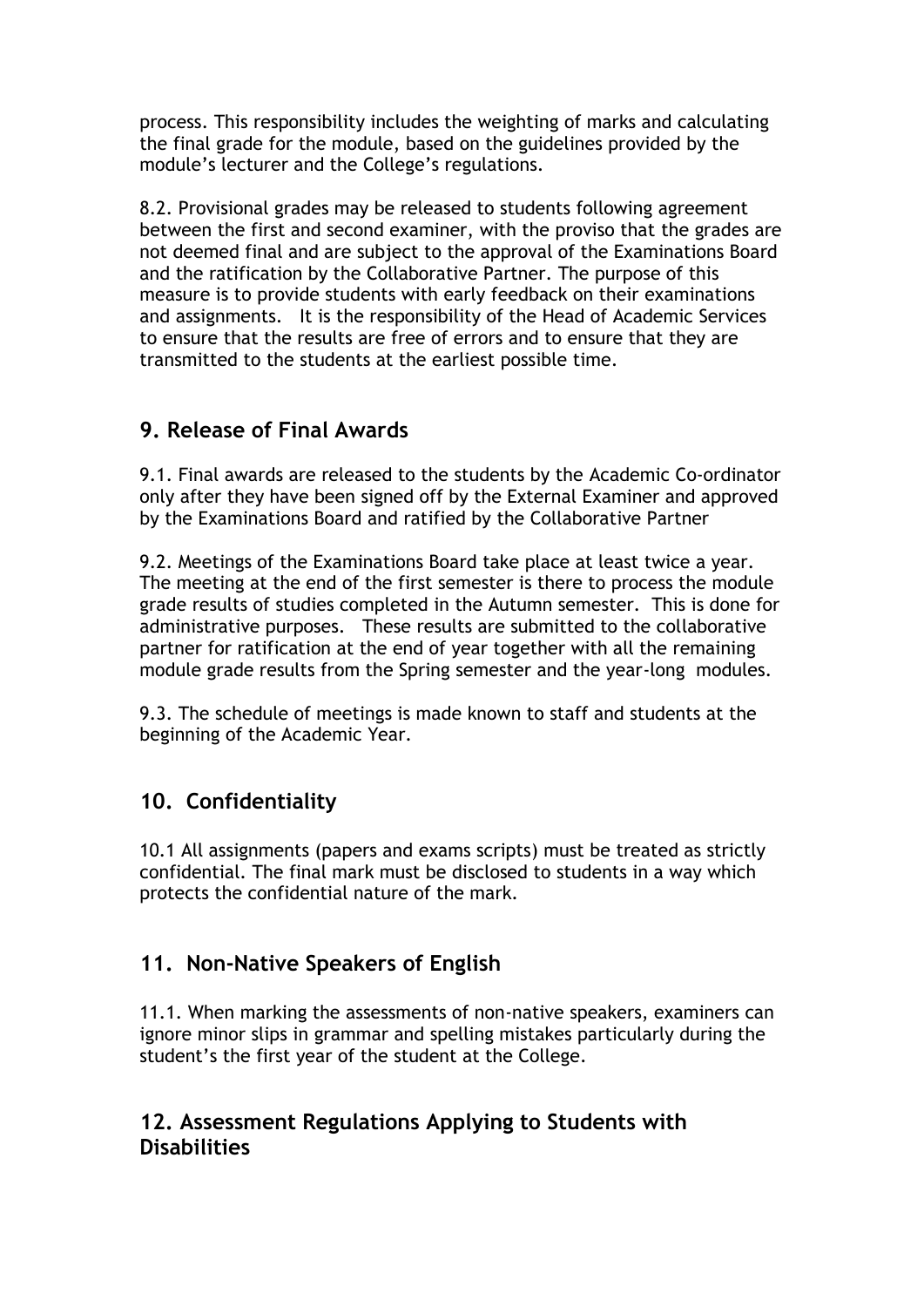### 12.1. See Code of Conduct for students with Disabilities.

## **13. Concessions**

13.1. Concessions may be granted by the Examinations Officer in cases of mitigating circumstances. See the document entitled 'Mitigating Circumstances/Concessions Procedures'.

## **14. Irregularities**

14.1. **Illegible scripts**: All assessments apart from examinations must be typed. All examination scripts must be written in ink, unless explicitly stated or special dispensation has been granted to an individual student. In the event that a script of an exam is illegible, the examiners send the script to the Course Team which determines the course to be followed. The most common procedure is to ask the student to reproduce a legible script under supervision, while retaining the original script for comparison. The tutor may decide to deduct up to 10% of the exam mark in case of illegibility.

14.2. **Plagiarism**: See advice in the Course Handbooks. See regulations on Plagiarism, Collusion and Poor Practice.

14.3. **Non-Attendance**: Students are expected to attend classes, unless there are extenuating circumstances justifying their absence. Students are asked to inform the Head of Student Services if they cannot attend class. A minimum class attendance of 80% of sessions is required. Students whose attendance falls below the 80% attendance requirement without valid justification and have failed to achieve the learning outcomes set out for the module will be deemed to have failed the module and must retake it.

For further information about attendance see College Guidance on Attendance Monitoring.

14.4. **Late submissions or non-attendance of examinations**: If a student does not show up for an exam or fails to submit an assignment on time, s/he will be awarded a failing grade unless s/he has contacted the Examinations Officer and obtained a concession either before the deadline or as soon as possible depending on the circumstances. However, non-attendance at an exam or work submitted late because of extenuating circumstances or following the grant of a concession will be considered to be a first submission.

### 14.5. Deferral of Assessment / **Extenuating circumstances**.

Where a student fails to sit an examination or is unable to submit all or part of their course work due to extenuating circumstances supported by acceptable evidence the student may be permitted to sit/submit the failed assessments as if for the first time by a date to be determined by the Examinations Officer The Examinations Officer may prescribe whatever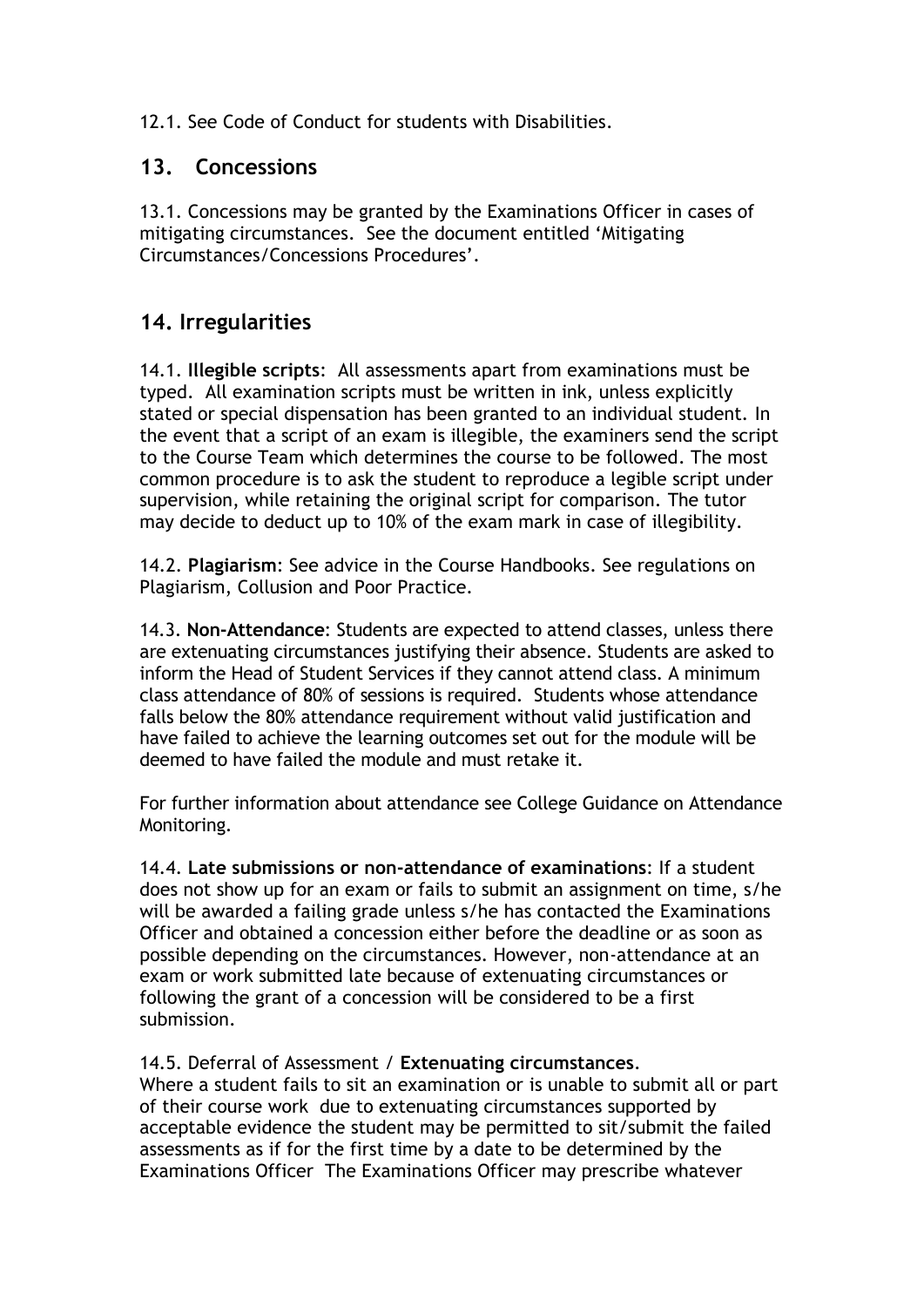form of assessment s/he considers suitable taking into account all circumstances of the case and including the use of viva voce examination. In cases where leave of absence is more complex the matter must be brought to the attention of the Mitigations Team.

14.6. All cases of Extenuating circumstances must be conveyed to the External Examiner. These will be considered and may be taken into account by the Examinations Board when determining the classification of degrees and the progression of students. In order to facilitate this, the Examinations Officer will summarise all such cases. Access to the original evidence is restricted to the Chair of the Examinations Board, the Head of Academic Services and the Secretary of the Examinations Board.

In cases where special assessment arrangements have been agreed in advance such as in cases of learning disabilities, there is no need to take these concessions into account when determining the classification of the degree and/or the progression of the student.

#### 14.7. **Fails**:

14.7.1. Where a student fails a module, he/she may re-sit/resubmit the examination or assessment at a date not later than August of that academic year. In particular circumstances involving illness or personal distress, the Academic Board will determine the date by which the failed assessment can be retaken.

14.7.2. Not more than one re-sit/re-submission will be permitted.

14.7.3. Where an assignment or examination has failed in addition to its resit/re-submission, the student shall not be allowed to complete the programme, until s/he has re-taken the said module and passed it unless the module is compensatable

14.7.4. Where a student re-submits an assignment or re-sits an examination only a borderline pass is achievable.

14.7.5. At level 5 and above, following re-sitting of an exam and or the resubmission of an assessment, where capping the reassessed component(s) results in an overall module fail grade, whereas with no capping, the overall module grade is a pass, a minimum pass grade shall be awarded for the module.

14.7.6. The Examinations Board has the authority to grant compensation in those modules marked as compensatable. This is subject to the student's satisfactory overall performance and provided the student has achieved a grade of between 35-39% for levels 5 and 6 and 45 – 50% for Level 7.

14.7.7. The Examinations Board may exceptionally exercise discretion in a student's favour, where it appears to the Board that strict interpretation of a particular assessment regulation would cause injustice to the student. In such an event an appropriate entry must be made in the minutes of the meeting.